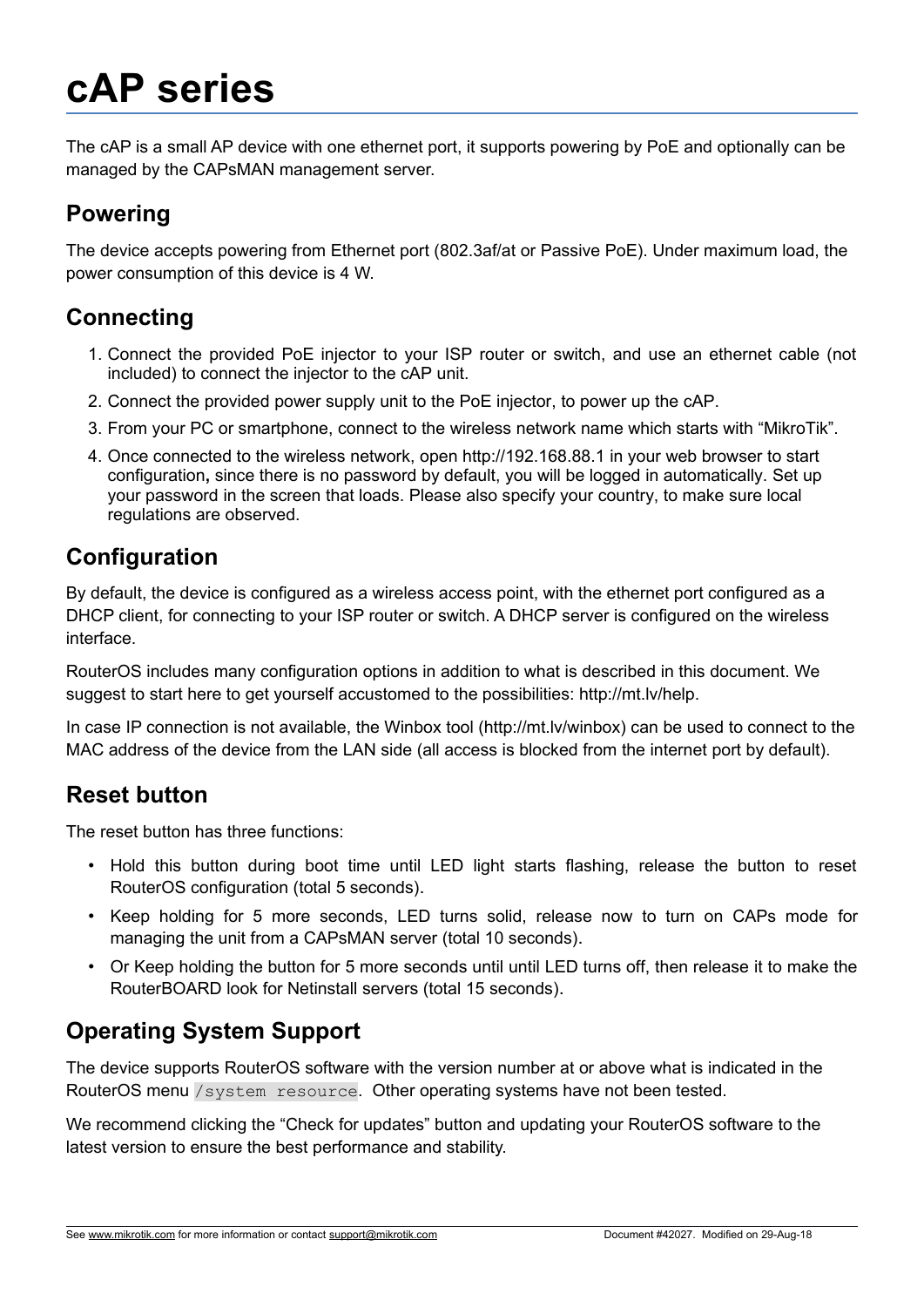#### **Federal Communication Commission Interference Statement**

FCC ID: TV7RBCM2ND**.** This equipment has been tested and found to comply with the limits for a Class B digital device, pursuant to Part 15 of the FCC Rules. These limits are designed to provide reasonable protection against harmful interference in a residential installation.

This equipment generates, uses and can radiate radio frequency energy and, if not installed and used in accordance with the instructions, may cause harmful interference to radio communications. However, there is no guarantee that interference will not occur in a particular installation. If this equipment does cause harmful interference to radio or television reception, which can be determined by turning the equipment off and on, the user is encouraged to try to correct the interference by one of the following measures:

- Reorient or relocate the receiving antenna.
- Increase the separation between the equipment and receiver.
- Connect the equipment into an outlet on a circuit different from that to which the receiver is connected.
- Consult the dealer or an experienced radio/TV technician for help.

FCC Caution: Any changes or modifications not expressly approved by the party responsible for compliance could void the user's authority to operate this equipment.

This device complies with Part 15 of the FCC Rules. Operation is subject to the following two conditions: (1) This device may not cause harmful interference, and (2) this device must accept any interference received, including interference that may cause undesired operation.

This device and its antenna must not be co-located or operation in conjunction with any other antenna or transmitter.

IMPORTANT: Exposure to Radio Frequency Radiation. This equipment complies with the FCC RF radiation exposure limits set forth for an uncontrolled environment. This equipment should be installed and operated with a minimum distance of 20cm between the radiator and any part of your body.

Antenna Installation. WARNING: It is installer's responsibility to ensure that when using the authorized antennas in the United States (or where FCC rules apply); only those antennas certified with the product are used. The use of any antenna other than those certified with the product is expressly forbidden in accordance to FCC rules CFR47 part 15.204. The installer should configure the output power level of antennas, according to country regulations and per antenna type. Professional installation is required of equipment with connectors to ensure compliance with health and safety issues.

#### **Industry Canada**

IC:7442A-CM2ND. This device complies with Industry Canada licence-exempt RSS standard(s). Operation is subject to the following two conditions: (1) this device may not cause interference, and (2) this device must accept any interference, including interference that may cause undesired operation of the device. Le présent appareil est conforme aux CNR d'Industrie Canada applicables aux appareils radio exempts de licence. L'exploitation est autorisée aux deux conditions suivantes : (1) l'appareil ne doit pas produire de brouillage, et (2) l'utilisateur de l'appareil doit accepter tout brouillage radioélectrique subi, même si le brouillage est susceptible d'en compromettre le fonctionnement.